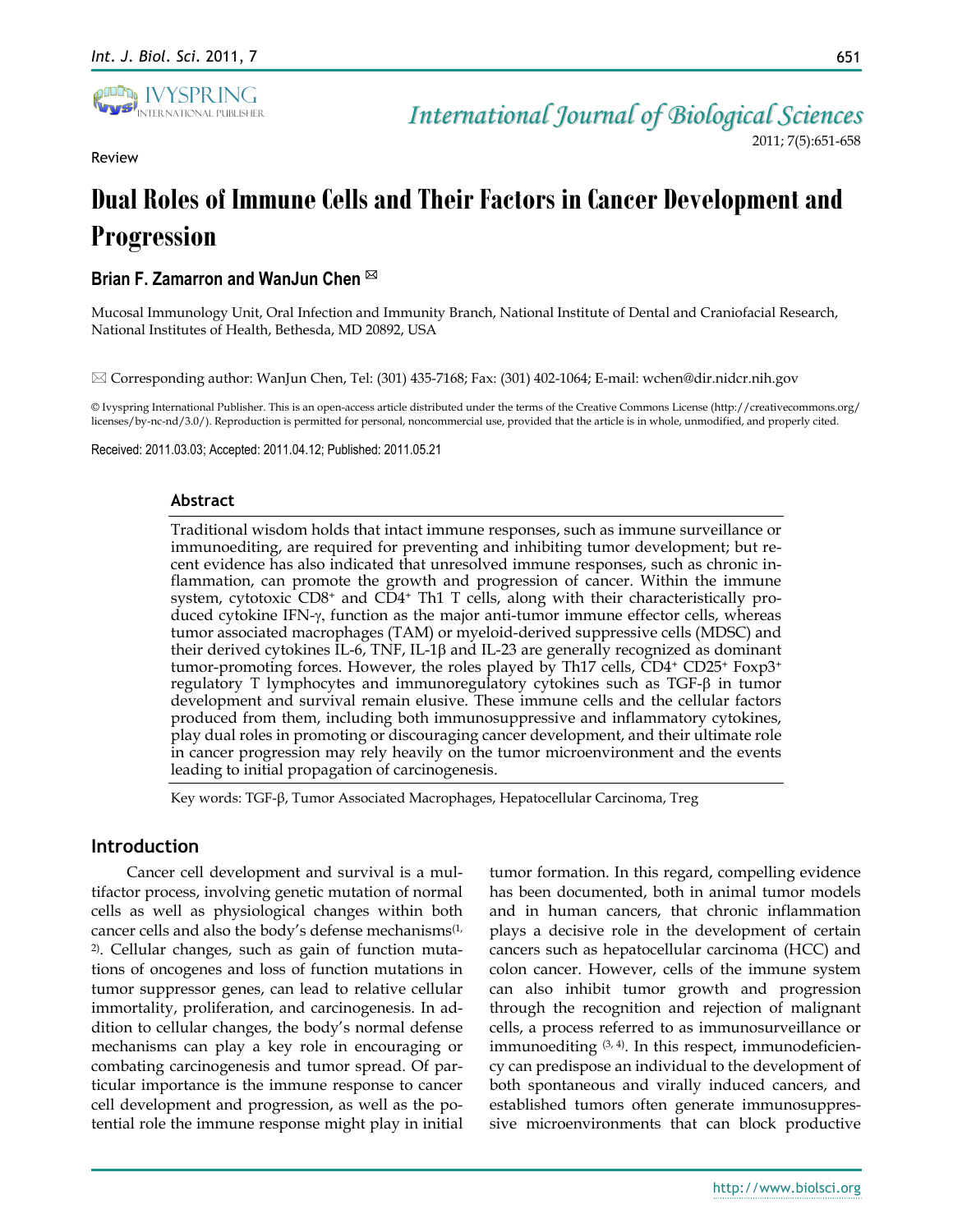antitumor immunity. Of the plethora of cells, soluble factors and cytokines involved, tumor-associated macrophages (TAM) or myeloid-derived suppressive cells (MDSC) and their secreted cytokines IL-6, TNF, and IL-1 $\beta$  may be key in promoting the progress of tumor development. However, the cellular and molecular mechanisms that positively and negatively regulate the function and phenotype of TAM remain largely unknown. Elucidation of these mechanisms would have a significant impact on understanding the pathogenesis of inflammation-associated cancers, and could aid progress in the development of more effective cancer therapies. This review will explore the dual-roles played by key T lymphocyte subsets in cancer development and progression, as well as discussing the potential link between TAM cells and T lymphocytes as they relate to tumor formation, growth and survival.

#### **Inflammation and cancer**

A causal association between viral infection and tumor development has been well established and supported in animal studies as well as epidemiological studies. For example, the risk of developing HCC appears to be intimately linked to the duration of Hepatitis B and C viral infection-induced inflammatory processes [\(1,](#page-6-0) [5-7\)](#page-6-4) . Normally, inflammation serves to protect a defined region of infected or damaged tissue by recruiting cells necessary to resolve the insult while also isolating the area to prevent the spread of infection and, once resolved, normal tissue function is typically restored. However, inflammation sometimes fails to subside and this unresolved inflammation can promote tumor cell growth, survival and angiogenesis [\(1\)](#page-6-0) . Intriguingly, evidence continues to accumulate indicating that unresolved chronic inflammation plays a critical role in the initiation, promotion, malignant conversion, and metastasis of several human cancers [\(1\)](#page-6-0) . Additionally, inflammation associated with the hepatitis B and C viruses is the primary cause of liver cancer. Infection with the bacterium *Helicobacter pylori* plays a central role in the development of most cancers of the stomach [\(8\)](#page-6-5) . Beyond infections, many autoimmune diseases are associated with an increased risk of lymphoma, and inappropriate immune responses to commensal flora in ulcerative colitis are strongly linked to colon cancer [\(1,](#page-6-0) [8-10\)](#page-6-5) . Evidence now links inflammation to tumor development in both genetic tumor syndromes and in the context of chronic carcinogen exposure. Administration of non-steroidal anti-inflammatory drugs (NSAIDs) in randomized studies have shown reduced incidence of colon cancer in patients with familial adenomatous

polyposis and, perhaps more remarkably, reduces the incidence of lung cancer in smokers [\(10-13\)](#page-6-6) .

# **Immune cells within the tumor microenvironment**

## **Tumor-associated macrophages and myeloid-derived suppressive cells**

Within the microenvironment, TAM −isolated from established metastatic tumors in both mice and humans− play a vital role in tumor cell development, survival and growth. TAM are a heterogeneous cell population according to oxygen availability (hypoxia *vs.* normoxia) and to tumor progression (small *vs.* advanced tumors) [\(14,](#page-6-7) [15\)](#page-6-8) . In early stage tumor development Type 1 macrophages (M1) may infiltrate, activated in response to inflammatory mediators, and release pro-inflammatory cytokines and chemokines, such as CXCL19 and CXCL10, in order to attract and encourage Th1, Th17 and NK cell development and differentiation. M1 macrophages are activated by signals such as bacteria and LPS, however the cellular factors GM-CSF and IFN-γ produced at sites of inflammation will also tend to polarize towards the M1 state. It has been shown that these conditions promote IRF5 expression in macrophages, leading to production and maintenance of M1 phenotypic markers and encouraging lymphocyte proliferation and Th1/Th17 cellular responses by directly up-regulating the tran-scription of IL-12p35, IL-12p40, IL-23 and TNF-α [\(16\)](#page-6-9). In contrast, in more advanced tumors or in hypoxic regions of the tumor microenvironment TAM polarize to a more type 2 macrophage (M2) related cell, releasing factors to encourage Th2 differentiation and recruitment [\(15\)](#page-6-8) . M2-like TAM express a distinct set of cytokines and chemokines including CCL17, CCL22 and CCL24 favoring regulatory T cell (Treg) recruitment and development. Moreover, M2 macrophages support tissue repair and remodeling, as well as angiogenesis through the production of VEGF or EGF [\(14\)](#page-6-7) . Overall, these TAM cells can be pro-inflammatory with M1-type cells promoting cell growth and recruitment through the production of chemokines and cytokines such as IL-6, TNF- $\alpha$ , IL-23 and IL-12 [\(1,](#page-6-0) [5,](#page-6-4) 17, [18\)](#page-6-11) , and may also serve to promote tumor development and immunoregulation with M2-like TAM inhibiting anti-cancer immunity through the production of transforming growth factor  $β1$  (TGF- $β$ ) and IL-10<sup>[\(14,](#page-6-7) 18,</sup> [19\)](#page-6-12) .

Myeloid-derived suppressive cells represent a heterogeneous population of immature myeloid cells not already committed into macrophages, dendritic cells or granulocytes. These MDSC exert suppressive functions, regulating T cell responses through nitric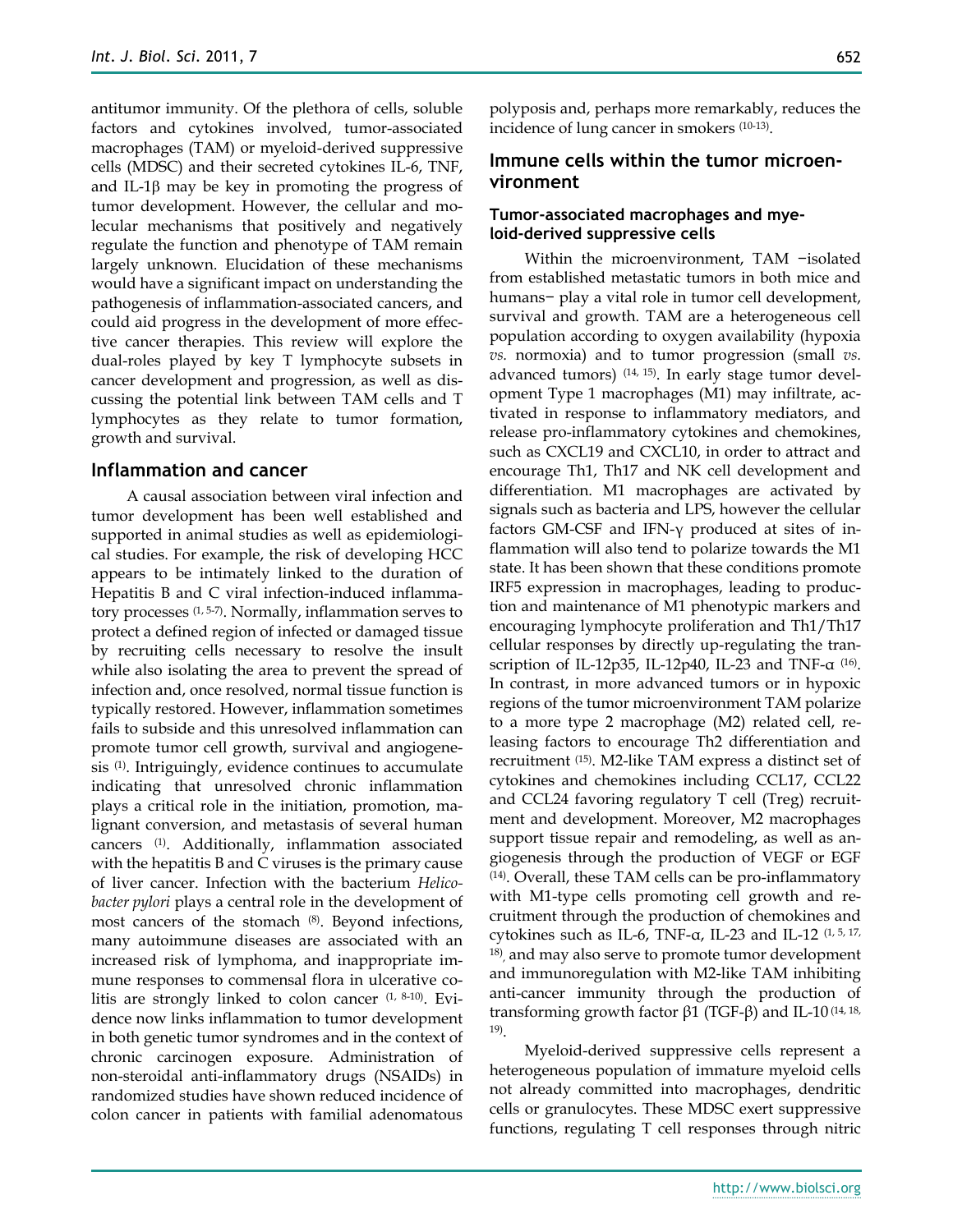oxide, reactive oxygen species and TGF-β secretion while also promoting Treg induction and favoring anti-inflammatory responses [\(19,](#page-6-12) [20\)](#page-6-13) . These cells are found within both human and mouse tumors. MDSC produce high levels of IL-6 and are responsive to IL-6 but also IL-1β and IFN-γ. Moreover, expansion of MDSC in response to macrophage-derived factors, such as VEGF, has been reported <sup>[\(19,](#page-6-12) [20\)](#page-6-13)</sup>. Whereas MDSC would normally differentiate after migration, the cytokines and cellular factors found within the tumor microenvironment prevent differentiation and instead encourage expansion and activation of the immature myeloid cell population [\(19\)](#page-6-12) , and may result in the suppression of tumor immunity through a variety of mechanisms.

IL-6 is a key cytokine amongst these cellular factors, encouraging cancer cell proliferation while also inhibiting their apoptosis through activation of signal transducer and activator of transcription 3 (Stat3)  $(1, 21)$  $(1, 21)$ . IL-6 signaling can also influence T cell subset differentiation, particularly in the presence of other cytokines such as TGF-β  $(22)$ . IL-6 has also been shown to play an important role in carcinogen-driven liver cancer development [\(7,](#page-6-16) [23\)](#page-6-17) . Additionally, IL-6 acts as an angiogenic factor, and has been implicated in many of the same processes as TNF. TNF itself also plays an essential role in several models of cancer, and is a critical inflammatory mediator in many autoimmune diseases of both mice and humans primarily acting via induction of NF-κB [\(5,](#page-6-4) [6\)](#page-6-18) . TNF plays an indispensible role in the hepatic procarcinogen diethylnitrosamine-induced experimental hepatocellular carcinoma, as ablation of TNF receptor I in mice almost completely abolished obesity-enhanced HCC development [\(7\)](#page-6-16) . IL-1β can activate NF-κB in a manner similar to TNF, and polymorphisms in IL-1 $\beta$  have been linked to gastric cancers [\(24\)](#page-6-19) . Notably, during the cross-talk between cancer and inflammatory cells, Stat3 and NF-κB seem to be key transcription factors linking a mutual positive feedback loop and promoting cancer progression [\(5,](#page-6-4) [21\)](#page-6-14) . In an experimental model of Src oncogene-dependent cancer transformation, induction of inflammation was critical for oncogenesis and Src-induced inflammation was mediated by NF-κB leading to increased IL-6 production, which then in turn increased Stat3 activation. The IL-6 in this tumor model served to further activate NF-κB, causing a positive feedback loop of inflammation and tumorigenesis [\(25\)](#page-6-20) .

# **CD4<sup>+</sup> Th1 and CD8<sup>+</sup> T cells**

It is generally recognized that IFN-γ producing CD4<sup>+</sup> Th1 cells and CD8<sup>+</sup> T cells play an important role in inhibiting and killing tumor cells and impeding tumor growth. Spontaneous lymphocytic infiltrates can be consistently observed in a variety of human cancers, and in some cases these infiltrating lymphocytes correlate with a favorable prognosis [\(3\)](#page-6-2). Anti-tumor specific effector immune cells develop within the draining lymph nodes, but have also been found to proliferate within the tumor microenvironment despite potential immunosuppressive factors [\(26\)](#page-6-21) , however the extent to which these cells are able to contribute to anti-cancer immunity is unclear; particularly with respect to the immunosuppressive conditions present within the tumor. Amongst the many factors Th1 and  $CD8+T$  cells produce, IFN- $\gamma$  seems to be one of most significant cytokines preventing and suppressing the development of cancers. In addition, the cytotoxic effects of CD8+ T cells may also directly mediate the death of tumor cells. Given the recognized tumor promoting function of macrophages and their inflammatory cytokines, the potential effects of these anti-tumor immune Th1 and CD8<sup>+</sup> T cells on TAM over the course of HCC tumor development and progression are desperately needed.

# **CD4<sup>+</sup> CD25<sup>+</sup> Foxp3<sup>+</sup> regulatory T cells**

Not all T cells are anti-tumor effector immune cells; a subpopulation of  $CD4+T$  cells expressing CD25 and the master transcription factor Foxp3 (CD4+CD25+Foxp3+), termed regulatory T cells (Tregs), play a role in promoting tumor growth and progress by inhibiting the immune response against cancer  $(27-29)$ . A critical function of these cells is to suppress the activation of effector immune cells that are specific for self-antigens, limiting autoimmunity and inflammation under physiologically normal conditions. Loss of function mutations of the *Foxp3* gene in both mice and humans results in fatal autoimmunity affecting multiple organ systems, and depletion of the Foxp3<sup>+</sup> Treg population in adult mice was also found to result in severe and fatal full-body autoimmunity [\(30-32\)](#page-7-0) . Tregs inhibit the activation of both CD4<sup>+</sup> and CD8<sup>+</sup> T cells, and within the tumor microenvironment may serve to suppress anti-cancer cell immunity. Studies of murine tumors indicate that Tregs inhibit the immune response to tumors, and depletion of these cells promotes rejection of several murine tumor cell lines including melanoma, fibrosarcoma, leukemia and myeloma. In some murine tumors (melanoma and fibrosarcoma), both CD4<sup>+</sup> and CD8<sup>+</sup> T cells were found to be required for tumor rejection, while only CD8<sup>+</sup> T cells were required for the rejection of murine myeloma [\(33\)](#page-7-1). The role of Tregs in carcinogenesis and metastasis in humans is just beginning to emerge. In pancreatic and breast cancer patients, the prevalence of CD25<sup>+</sup> regulatory T cells in the blood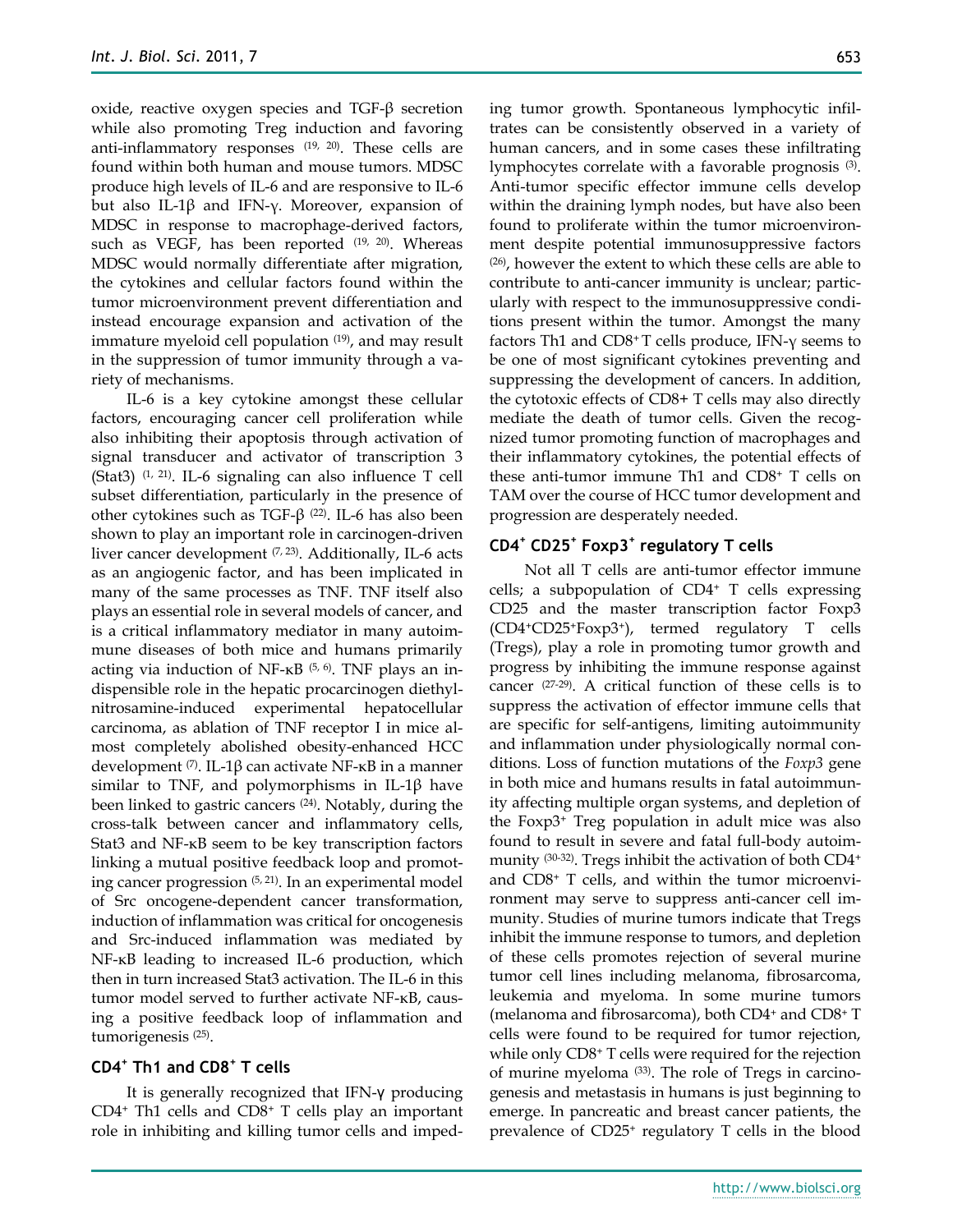has been shown to be much higher than that found in normal donors. In cervical and endometrial cancer patients, functioning CD25<sup>+</sup> regulatory T cells have been identified within the tumor draining lymph nodes. In non-small cell lung cancer and ovarian cancer, tumor associated T cells contained increased proportions of CD25<sup>+</sup> regulatory T cells and it was further shown that these cells secrete the immuno- $\text{suppressive}$  cytokine TGF- $\beta$   $^{(34)}.$  $^{(34)}.$  $^{(34)}.$  The role of TGF- $\beta$ mediated immunosuppression by CD25<sup>+</sup> regulatory T cells in colorectal cancer has also been documented [\(35\)](#page-7-3) . The role of Tregs in the development of liver carcinomas, however, remains largely unknown. It has been reported that in both experimental murine models and human patients with HCC, the frequency of CD4+ Foxp3<sup>+</sup> Tregs was increased [\(36\)](#page-7-4) . However, the impact of Tregs in the development of HCC, initiated by TAM-mediated inflammation, remains elusive. In particular, whether and how CD4<sup>+</sup> Tregs affect the behavior and function of TAM is unknown. Conversely, it is also unclear how TAM and TGF- $\beta$  regulate the generation and function of Tregs in the developing and established solid tumor microenvironment.

Contrasted with the possible tumor-promoting role of these cells in the progression of established tumors, the role of CD4+ Foxp3<sup>+</sup> Tregs in initial tumor transformation caused by chronic inflammation remains elusive. Based on the potent immunoregulatory function these cells have on immune responses and inflammation, it is reasonable to conceive that Tregs may in fact help prevent and/or delay inflammation-mediated tumor development. In this regard, the CD4<sup>+</sup> Tregs in the gut may prevent chronic colitis-triggered colon cancer by inhibiting inflammation within the colon. However, the experimental evidence supporting this notion awaits further investigation.

### **Th17 cells**

Similar to Tregs, the role of IL-17 producing CD4<sup>+</sup> cells (Th17) in the growth, survival, and progression of HCC also remain unknown. Th17 cells are involved in several autoimmune diseases and chronic inflammatory syndromes. Naive CD4<sup>+</sup> T cells preferentially differentiate into the Th17 T cell subset in response to the combined signals of TGF-β and IL-6, mediated through Stat3 activation. In addition, IL-23 is a key factor for maintaining and expanding Th17 inflammatory cell populations [\(37\)](#page-7-5) . IL-23 is another recently identified pro-carcinogenic cytokine, promoting inflammation and angiogenesis within the tumor microenvironment while reducing CD8<sup>+</sup> T cell infiltration [\(38\)](#page-7-6) . The presence of these Th17 cells within the tumor microenvironment could antagonize and

counter the tumor-suppressive IFN-γ producing CD4<sup>+</sup> Th1 cells [\(22,](#page-6-15) [24\)](#page-6-19) . In addition, a study of murine tumor formation, using the B16 melanoma cell line, found that IL-17 signaling was critical for tumor development, with direct effects on tumor and stromal cells inducing IL-6 production which then led to activation of Stat3 [\(39\)](#page-7-7) . Th17 cells antagonize the differentiation and function of IFN- $\gamma$  producing Th1 cells, and are thereby likely involved the promotion of tumor growth. However, another study found a potential anti-tumor role for adoptively transferred tumor-specific Th17 cells by promoting tumor-specific CD8<sup>+</sup> T cell activation in a model of lung melanoma in IL-17A deficient mice [\(40\)](#page-7-8) . Since HCC cells, TAM and MDSC are able to produce large amounts of IL-6 and TGF-β, it is tempting to envision that Th17 cells could be preferentially differentiated in the tumor microenvironment of HCC, particularly in established tumor tissues. Thus, the combined cellular products from both Th17 and myeloid cells infiltrating the tumor, and the interaction between these cell types, may play a critical role in the balance of anti- and pro-tumor immune responses within the HCC microenvironment.

## **Immunosuppressive cytokines within the tumor microenvironment**

#### **TGF-**

As mentioned, TAM also produce immunosuppressive cytokines that inhibit anti-tumor immune cells such as CD8<sup>+</sup> and Th1 cells in established cancer tissues, further facilitating cancer progression. TGF- $\beta$ and IL-10 are two such immunoregulatory cytokines identified and produced within the tumor microenvironment. TGF- $\beta$  plays an indispensible, yet complex, role in carcinogenesis and the progression of tumors [\(41,](#page-7-9) [42\)](#page-7-10) . With regard to immune cells, it is recognized that  $TGF- $\beta$  is largely an immunosuppressive$ cytokine, generally inhibiting immune responses including anti-cancer immunity. In addition, TGF- $\beta$ plays a central role in the generation and function of CD4<sup>+</sup> CD25<sup>+</sup> Tregs [\(27\)](#page-6-22) . However, the ultimate effect of TGF-β on immune cells is heavily dependent on the microenvironment and the presence of other cytokines and factors  $(43)$ . For example, TGF- $\beta$  suppresses IFN- $\gamma$  production by Th1 and CD8<sup>+</sup> T cells while also promoting the generation of Foxp3<sup>+</sup> Tregs and differentiation of Th17 cells, which, when taken together, likely favors the growth and progression of cancer. However, TGF- $\beta$  is also a potent inhibitor of macrophage activation and decreases their production of inflammatory cytokines such as IL-6, TNF and IL-1β, which may impede inflammation-associated cancer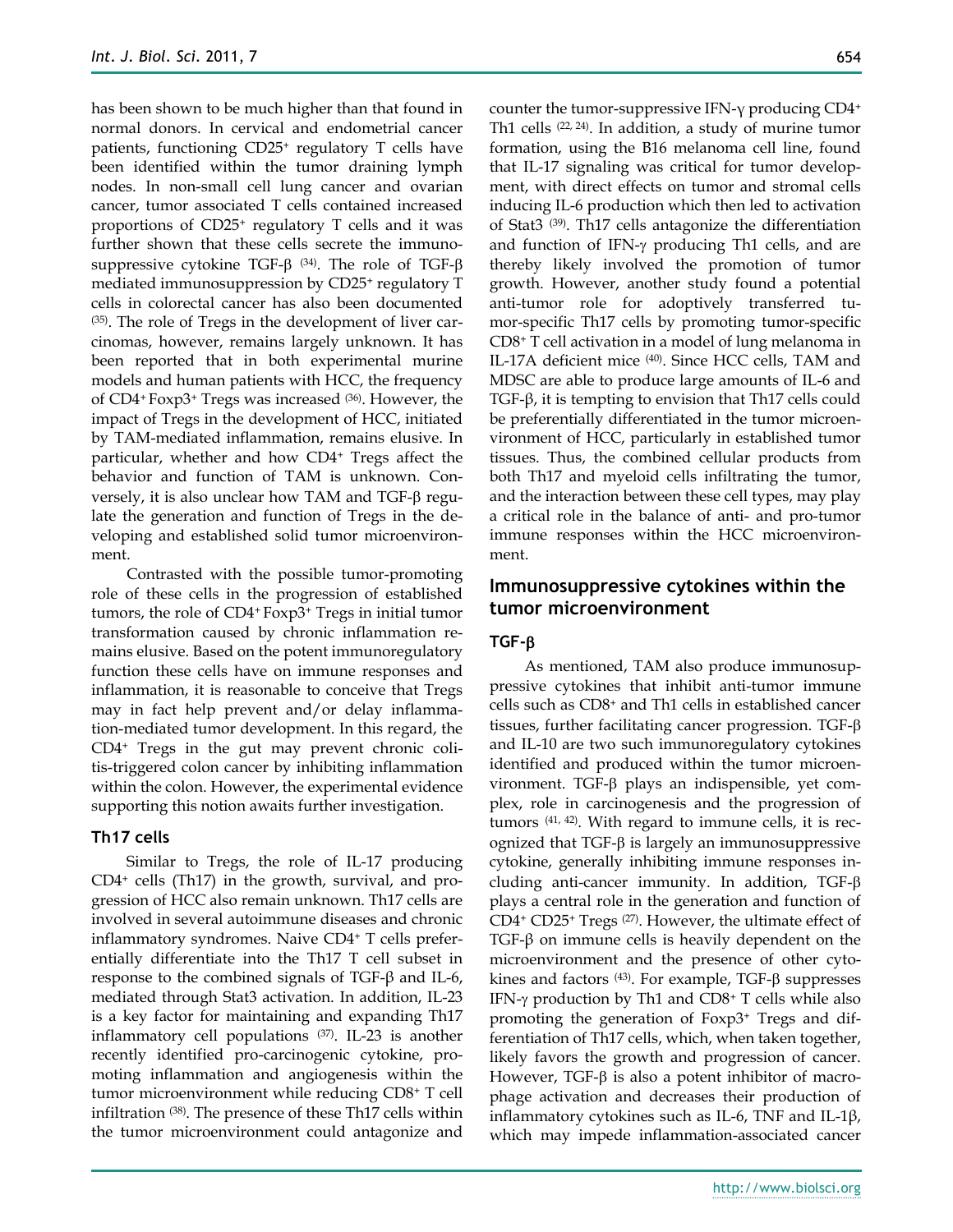development. It will be critical to understand what role, if any, TGF- $\beta$  has at the interface between T cells and macrophages within the tumor microenvironment.

#### **IL-10**

IL-10 may play a similarly complex role in the development and survival of cancer cells. It has been shown that IL-10 production from CD25<sup>+</sup> Tregs aids in regulating immune responses, and, in certain cases of chronic infection, IL-10 is essential for proper downregulation of inflammation and prevention of eventual carcinogenesis in microbial-induced colitis mice models [\(44-46\)](#page-7-12) . IL-10 can also inhibit NF-κB activation and may hinder angiogenesis within the tumor microenvironment. Despite this, however, IL-10 can also activate STAT3 and may thereby help to promote tumor development, playing a part in cell proliferation and survival [\(24,](#page-6-19) [47\)](#page-7-13) . The role of IL-10 in cancer development being either primarily anti-tumor, preventing inflammation and tumor angiogenesis, or primarily pro-tumor, encouraging cell survival and suppressing effector T cells, may depend upon the conditions of initial carcinogenesis as well as the presence of other cells such as Tregs.

## **Concluding Remarks**

Accumulated evidence has indicated that chronic and unresolved inflammation may play a critical role in the initiation, development, growth, and metastasis of cancer. The net outcome of the battle between the anti-tumor and the tumor promoting immune cells and their associated cytokines within the tumor environment will determine the ultimate fate of the affected tumors. Thus, understanding the interactions and mutual regulation of these complex immune networks within the tumor environment, rather than the role of individual components, is much more likely to guide us towards developing effective and specific cancer therapeutics. It is generally believed that CD4<sup>+</sup> Th1 and CD8<sup>+</sup> T cells comprise the primary force of immune cells responsible for inhibiting tumor growth and development, while TAM, MDSC, Cd4+Foxp3+Treg cells and Th17 cells and their associated cytokines IL-6, TNF, IL-1β, IL-23 and TGF-β may play important roles in promoting the growth and survival of cancer. However, it is difficult to draw a distinction and establish clear "black and white" classifications for which cell types are always pro-tumor or always anti-tumor.

Of particularly complexity is the immunoregulatory cytokine  $TGF-\beta$ . It has been long known that most tumor cells produce large amounts of TGF- $\beta$ . Macrophages are a major cellular source of TGF during normal immune system responses. However,

surprisingly, it is less known whether and how TGF- $\beta$ functions in the cross-talk between TAM and cancer cells. In terms of the direct relationship between tumor cells and TGF-β, as well as the potential role TGF-β plays in determining T cell differentiation fate within developing and established tumors, many outstanding questions remain to be answered. For example, what is the effect of  $TGF- $\beta$  on TAM within$ the tumor environment? Does  $TGF- $\beta$  influence the$ production of proinflammatory cytokines IL-6, TNF and TGF- $\beta$  in TAM? Of further importance is understanding whether TGF- $\beta$  production, by either TAM, MDSC or cancer cells, preferentially induces CD4+Foxp3<sup>+</sup> regulatory T cells, or instead promotes the development of Th17 cells within the microenvironment of tumors. The ultimate outcome of TGF- $\beta$ 's effects on tumor development and survival will most probably depend upon the balance of its activity at the interface between the cancer cells and the tumor associated immune cells. Further research into better understanding this balance at all stages of carcinogenesis is essential for the development of effective cancer therapies that target or utilize immunological mechanisms.

A similar paradox exists in determining the role of CD4<sup>+</sup> Foxp3<sup>+</sup> Tregs in tumor development, which is further complicated and particularly important given the control TGF- $\beta$  has over Treg induction. With chronic infection or autoimmunity, CD4<sup>+</sup> Treg cells help to limit inflammation and may hinder carcinogenesis by limiting cellular damage and inhibiting cycles of proliferation. Once a tumor is established, however, Tregs and their produced cytokines may instead play a role in promoting tumor survival by inhibiting cancer cell destruction. It is reasonable to assume that effector immune T cells could infiltrate into tumors and counter the growth and progression of cancer cells. However, to what extent Tregs may influence the effector T cell population within the tumor microenvironment remains unclear. Further unknown is what role Th1 and CD8+ T cells have on influencing both the local cytokine profile within the microenvironment as well as what influence these effector T cells have on TAM activity in either developing or established solid tumors. Given the recognized tumor promoting function of macrophages and their inflammatory cytokines, the potential effects of these anti-tumor immune Th1 and CD8<sup>+</sup> T cells on TAM over the course of tumor development are desperately needed.

Our belief is that the tumor-associated macrophages and oncogenic inflammation are regulated at multiple levels by T cell subsets, immunoregulatory cytokines, and also intracellular transcription factors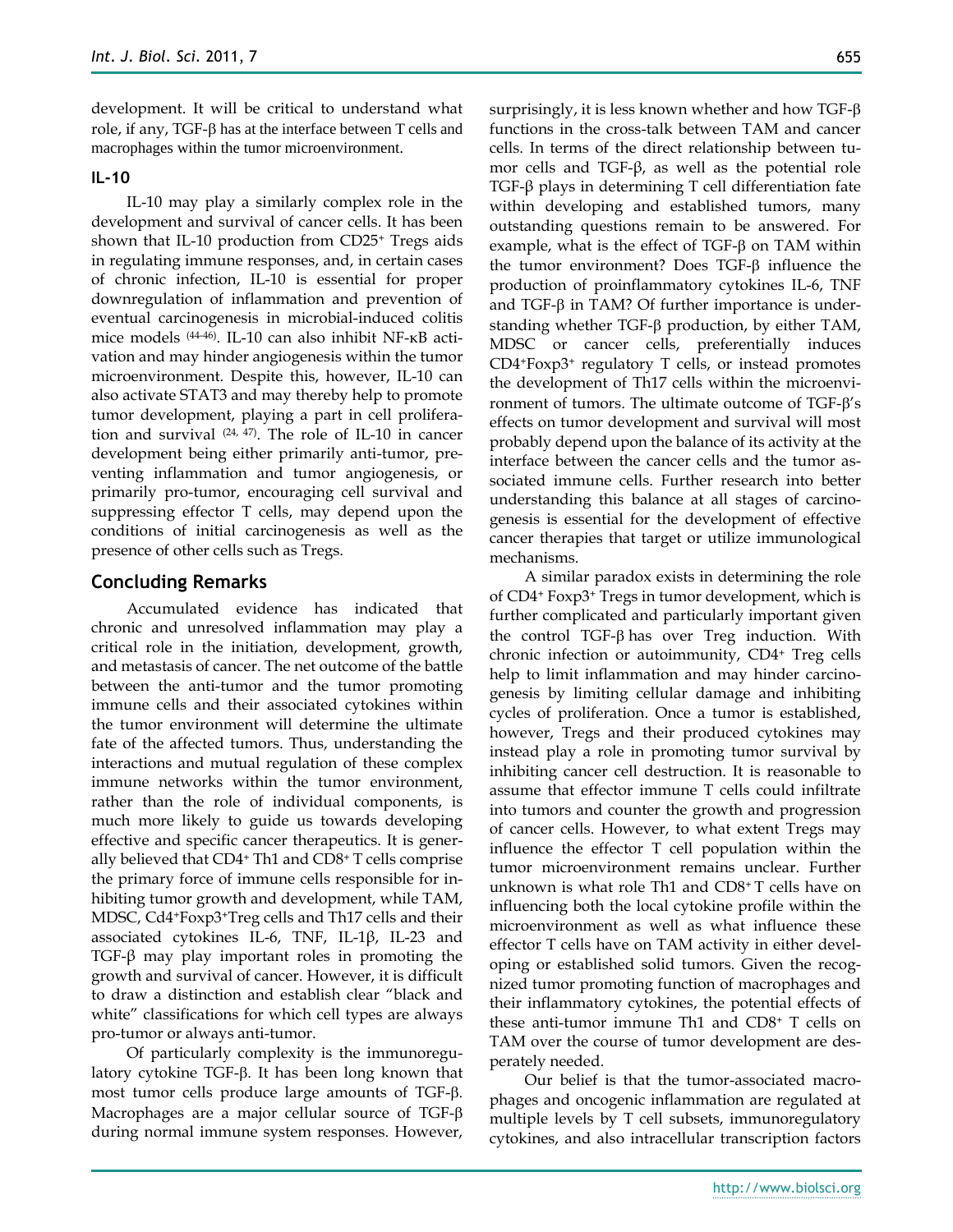such as NF-κB and STAT3. The net outcome of these complex regulations determines whether or not tumor cells grow, recur, and intrude, and thereby have an impact on the eventual survival of patients with cancer. While Treg cells and their cytokines likely serve to promote cancer cell growth and survival in established tumors, these same immunosuppressive properties also prevent autoimmunity and early stage cancer development. Even within established tumors immunoregulatory cytokines, such as TGF-β and IL-10, play potentially opposing roles in both promoting and discouraging cancer cell survival and a more thorough understanding of their effect in relation to the plethora of other cytokines and immune cells within the tumor microenvironment is needed.

**Figure 1.** A proposed model of chronic inflammation progressing to tumor formation. A chronic insult such as autoimmunity or infection leads to a steady inflamed tissue state. Tumor-associated macrophages (TAM) of the M1 variety begin to produce cytokines that promote Th17 cell differentiation from naïve CD4<sup>+</sup> T lymphocytes such as IL-6, IL-23, IL-1β and TNF-α. One of the key cytokines produced by M2 TAM is TGF-β, which may further encourage Th17 development. Myeloid-derived suppressor cells serve an immunosuppressive role within the microenvironment by producing TGF-β as well as other regulatory factors, but may also encourage further Th17 differentiation by secreting IL-6. The production of TGF-β would likely also have the effect of inducing CD4<sup>+</sup>Foxp3<sup>+</sup>Tregs within the tumor microenvironment while also suppressing inflammatory cytokine production from the TAM themselves. However, these combined suppressive signals may not be sufficient to overcome the self-perpetuating cycle of activation established between Th17 cells and TAM. At the same time, this suppressive environment may greatly hamper, or even eliminate, the possibility for Th1 and CD8<sup>+</sup> T cells to mount an immune response. The net effect of these cellular interactions within the tumor microenvironment is to limit anti-tumor immunity from Th1 and CD8 T cells while continuing to encourage chronic inflammation, angiogenesis, and overall cancer cell survival and proliferation.

Th17 cells may play a key role in providing a constant proinflammatory environment within established tumors while also influencing cell fate decisions and activation. Chronic infection and inflammation could provide the priming to encourage initial carcinogenesis, and, whilst establishing, TAM and MDSC cells may heavily encourage Th17 cell development and proliferation through the production of TGF-β and IL-6 cytokines. A proposed model outlining how this cycle of inflammation may perpetuate and lead to cancer development and survival can be found in Figure 1.

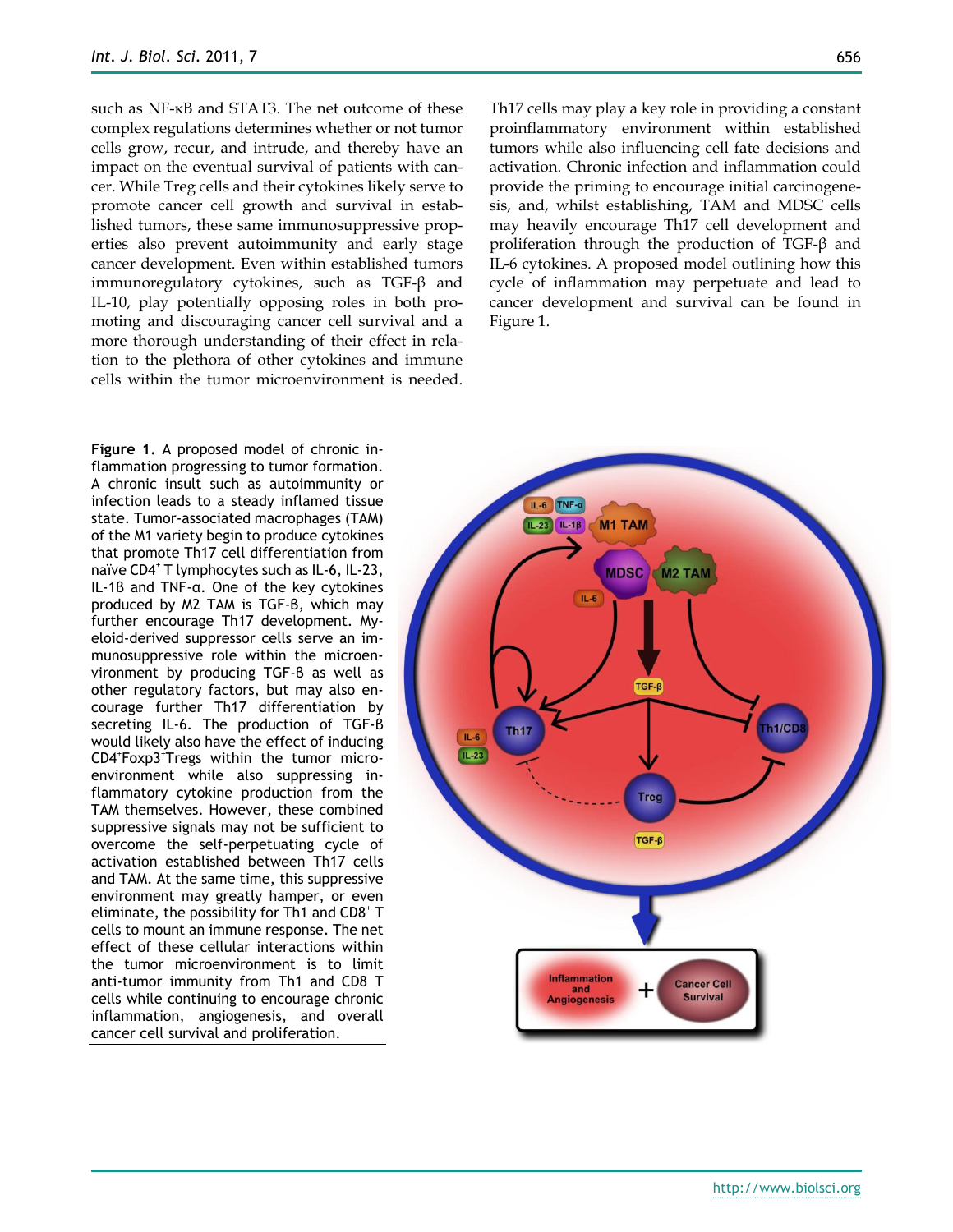Once initially established, Th17 cells may then create a chronic environment of inflammatory factors that further activates TAM and self-propagates, encouraging angiogenesis and cancer cell survival through STAT3 activation and anti-apoptotic protein production. The immunosuppressive effects of Tregs within the tumor microenvironment may prevent initiation of antitumor immune responses by IFN-γ producing CD4<sup>+</sup> Th1 cells and CD8<sup>+</sup> T cells, but may not be sufficient to overcome the already established cycle of IL-6 and STAT3-mediated inflammation. There remains much to be learned of the interactions between these various cell types within the tumor microenvironment. However, teasing apart and understanding these mechanisms is essential to finding an effective therapeutic approach for altering pro-tumor immune signaling while also limiting potential side-effects for the patient.

## **Acknowledgements**

We thank Drs. Joanne Konkel and Takashi Maruyama, OIIB, NIDCR, NIH for critically reading this manuscript. This research was supported by the Intramural Research Program of the NIH, NIDCR.

## **Conflict of Interests**

The authors have declared that no conflict of interest exists.

## **References**

- <span id="page-6-0"></span>1. Grivennikov SI, Greten FR, Karin M. Immunity, inflammation, and cancer. Cell. 2010; 140(6):883-99.
- <span id="page-6-1"></span>2. Raza SA, Clifford GM, Franceschi S. Worldwide variation in the relative importance of hepatitis B and hepatitis C viruses in hepatocellular carcinoma: a systematic review. Br J Cancer. 2007; 96(7):1127-34.
- <span id="page-6-2"></span>3. Bui JD, Schreiber RD. Cancer immunosurveillance, immunoediting and inflammation: independent or interdependent processes? Curr Opin Immunol. 2007; 19(2):203-8.
- <span id="page-6-3"></span>4. Dunn GP, Ikeda H, Bruce AT, Koebel C, Uppaluri R, Bui J, Chan R, Diamond M, White JM, Sheehan KC, Schreiber RD. Interferon-gamma and cancer immunoediting. Immunologic research. 2005; 32(1-3):231-45.
- <span id="page-6-4"></span>5. Karin M. Nuclear factor-kappaB in cancer development and progression. Nature. 2006; 441(7092):431-6.
- <span id="page-6-18"></span>6. Karin M, Lawrence T, Nizet V. Innate immunity gone awry: linking microbial infections to chronic inflammation and cancer. Cell. 2006; 124(4):823-35.
- <span id="page-6-16"></span>7. Park EJ, Lee JH, Yu GY, He G, Ali SR, Holzer RG, Osterreicher CH, Takahashi H, Karin M. Dietary and genetic obesity promote liver inflammation and tumorigenesis by enhancing IL-6 and TNF expression. Cell. 2010; 140(2):197-208.
- <span id="page-6-5"></span>8. de Martel C, Franceschi S. Infections and cancer: established associations and new hypotheses. Crit Rev Oncol Hematol. 2009; 70(3):183-94.
- 9. Coussens LM, Werb Z. Inflammatory cells and cancer: think different! J Exp Med. 2001; 193(6):F23-6.
- <span id="page-6-6"></span>10. Coussens LM, Werb Z. Inflammation and cancer. Nature. 2002; 420(6917):860-7.
- 11. Giardiello FM, Hamilton SR, Krush AJ, Piantadosi S, Hylind LM, Celano P, Booker SV, Robinson CR, Offerhaus GJA. Treatment of Colonic and Rectal Adenomas with Sulindac in Familial Adenomatous Polyposis. New Eng J Med. 1993; 328:1313-6.
- 12. Labayle D, Fischer D, Vielh P, Drouhin F, Pariente A, Bories C, Duhamel O, Trousset M, Attali P. Sulindac causes regression of rectal polyps in familial adenomatous polyposis. Gastroenterology. 1991; 101:5.
- 13. Phillips RKS, Wallace MH, Lynch PM, Hawk E, Gordon GB, Saunders BP, Wakabayashi N, Shen Y, Zimmerman S, Godio L, Rodrigues-Bigas M, Su LK, Sherman J, Kelloff G, Levin B, Steinbach G. A randomised, double blind, placebo controlled study of celecoxib, a selective cyclooxygenase 2 inhibitor, on duodenal polyposis in familial adenomatous polyposis. Gut. 2002; 50:857-60.
- <span id="page-6-7"></span>14. Biswas SK, Mantovani A. Macrophage plasticity and interaction with lymphocyte subsets: cancer as a paradigm. Nat Immunol. 2010; 11(10):889-96.
- <span id="page-6-8"></span>15. Movahedi K, Laoui D, Gysemans C, Baeten M, Stangà G, Van den Bossche J, Mack M, Pipeleers D, In't Veld P, De Baetselier P, Van Ginderachter JA. Different Tumor Microenvironments Contain Functionally Distinct Subsets of Macrophages Derived from Ly6C(high) Monocytes. Cancer Res. 2010; 70: 5728-39.
- <span id="page-6-9"></span>16. Krausgruber T, Blazek K, Smallie T, Alzabin S, Lockstone H, Sahgal N, Hussell T, Feldmann M, Udalova IA. IRF5 promotes inflammatory macrophage polarization and TH1-TH17 responses. Nat Immunol. 2011; 12(3):231-8.
- <span id="page-6-10"></span>17. Nagaraj S, Gabrilovich DI. Myeloid-derived suppressor cells in human cancer. Cancer journal. 2010;16(4):348-53.
- <span id="page-6-11"></span>18. Yang L, Huang J, Ren X, Gorska AE, Chytil A, Aakre M, Carbone DP, Matrisian LM, Richmond A, Lin PC, Moses HL. Abrogation of TGF beta signaling in mammary carcinomas recruits Gr-1+CD11b+ myeloid cells that promote metastasis. Cancer Cell. 2008; 13(1):23-35.
- <span id="page-6-12"></span>19. Gabrilovich DI, Nagaraj S. Myeloid-derived suppressor cells as regulators of the immune system. Nat Rev Immunol. 2009; 9(3):162-74.
- <span id="page-6-13"></span>20. Condamine T, Gabrilovich DI. Molecular mechanisms regulating myeloid-derived suppressor cell differentiation and function. Trends in immunology. 2011; 32(1):19-25.
- <span id="page-6-14"></span>21. Yu H, Pardoll D, Jove R. STATs in cancer inflammation and immunity: a leading role for STAT3. Nat Rev Cancer. 2009; 9(11):798-809.
- <span id="page-6-15"></span>22. Littman DR, Rudensky AY. Th17 and regulatory T cells in mediating and restraining inflammation. Cell. 2010; 140(6):845-58.
- <span id="page-6-17"></span>23. Grivennikov S, Karin M. Autocrine IL-6 signaling: a key event in tumorigenesis? Cancer Cell. 2008; 13(1):7-9.
- <span id="page-6-19"></span>24. Lin WW, Karin M. A cytokine-mediated link between innate immunity, inflammation, and cancer. The Journal of clinical investigation. 2007; 117(5):1175-83.
- <span id="page-6-20"></span>25. Iliopoulos D, Hirsch HA, Struhl K. An Epigenetic Switch Involving NF-κB, Lin28, Let-7 MicroRNA, and IL6 Links Inflammation to Cell Transformation. Cell. 2009; 139(4):693-706.
- <span id="page-6-21"></span>26. Thompson ED, Enriquez HL, Fu Y-X, Engelhard VH. Tumor masses support naive T cell infiltration, activation, and differentiation into effectors. J Exp Med. 2010; 207:1791-804.
- <span id="page-6-22"></span>27. Chen W, Jin W, Hardegen N, Lei KJ, Li L, Marinos N, McGrady G, Wahl SM. Conversion of peripheral CD4+CD25- naive T cells to CD4+CD25+ regulatory T cells by TGF-beta induction of transcription factor Foxp3. J Exp Med. 2003; 198(12):1875-86.
- 28. Curiel TJ, Coukos G, Zou L, Alvarez X, Cheng P, Mottram P, Evdemon-Hogan M, Conejo-Garcia JR, Zhang L, Burow M, Zhu Y, Wei S, Kryczek I, Daniel B, Gordon A, Myers L, Lackner A, Disis ML, Knutson KL, Chen L, Zou W. Specific recruitment of regulatory T cells in ovarian carcinoma fosters immune